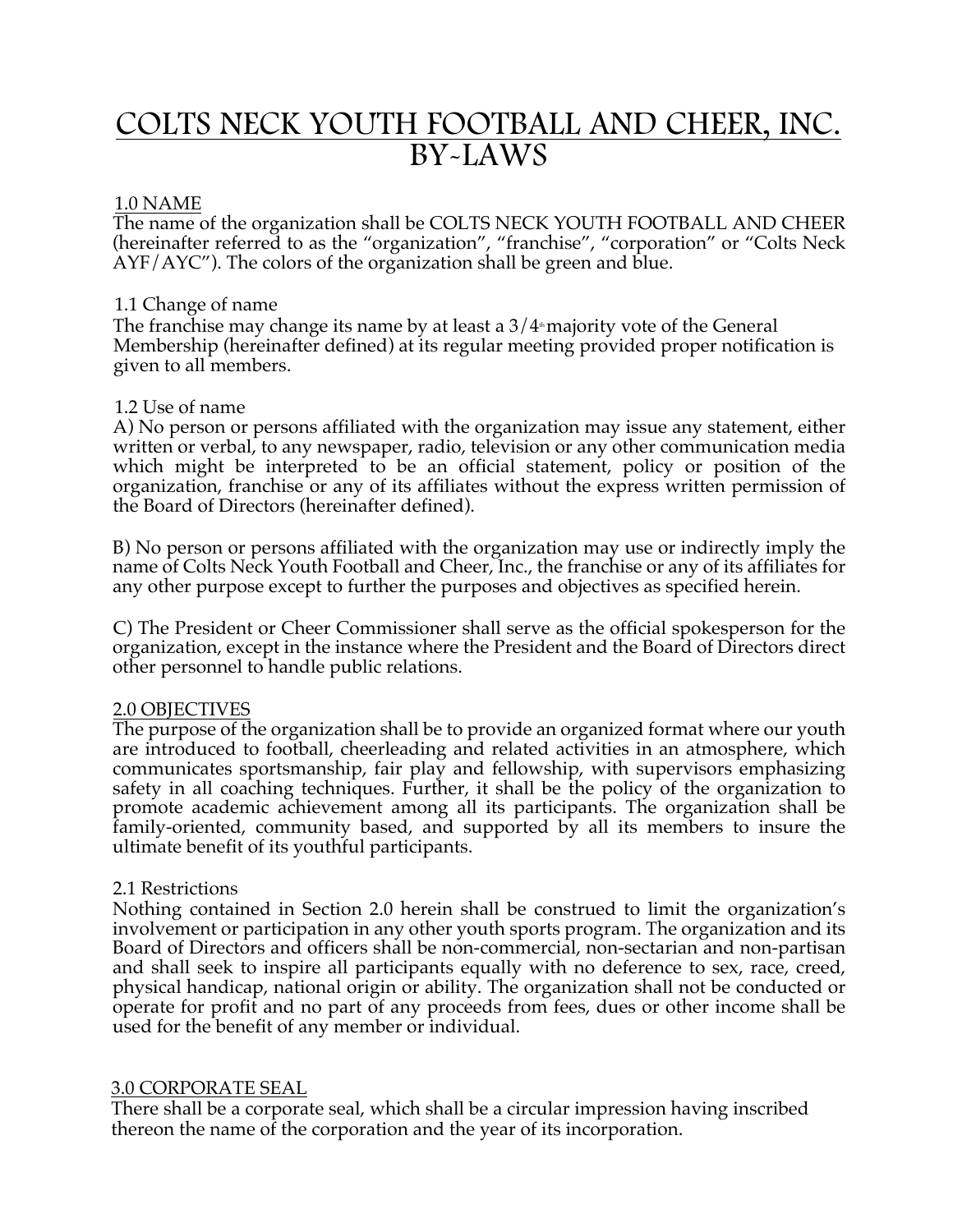# 3.1 Insignia

The official insignia of the corporation shall include, but not be limited to, the official insignia of American Youth Football.

# 3.2 Logo/Mascot/Team Colors

The logo, mascot and team colors for all teams and squads offered by the corporation shall correspond with Colts Neck High School.

# 4.0 AFFILIATIONS

The organization shall be an autonomous entity and shall be a franchise of the New Jersey AYF Jersey Shore Conference (hereinafter referred to as "Jersey Shore AYF/AYC"), which this corporation recognizes as the highest local authority, and American Youth Football, Inc. (hereinafter referred to as "National"). As long as the franchise is affiliated with the Jersey Shore AYF/AYC, it shall adhere to and uphold the laws and rules of the same insofar as they affect, empower, and prescribe the function of all Jersey Shore AYF/AYC franchises.

#### 5.0 FISCAL YEAR

The fiscal year of the corporation will begin January 1st and end December 31st.

#### 6.0 MEMBERSHIP

Membership shall be afforded to all persons who subscribe to the purposes and objectives as specified herein. There are 5 categories of membership (A-E to follow). A) Regular Membership – shall be afforded to persons 18 years of age or older who meet the following conditions:

1. Parents or legal guardians whose children are participants and who reside within our assigned territory.

2. Coaches and/or other individuals with no participants in the program but who donate their time to programs, projects or activities each year at the request and consent of the Board of Directors.

B) Associate Memberships – shall be afforded to high school and college students that have not attained the age of 18 but who donate their time to programs, projects or activities of the organization. All associate members must have parental permission to apply for membership. These members shall not have voting privileges within the organization.

C) Probationary Memberships – This is a status of membership conferred upon all regular members who fall into one or more of the following classifications:

1. Members whose dues are not current.

2. Members who have not met their volunteer commitment or paid the participation fee.

3. Members who have not met the attendance requirements or who have been suspended or put on probation.

4. Members who have not read, signed and agreed to abide by the terms of the Parent's Code of Conduct (refer to Section 14 Colts Neck AYF/AYC Policy Handbook).

Probationary Membership status shall remain in full force and effect until such time as any of the above conditions are rectified or the probationary period has been successfully completed. While any member is designated as "probationary" they shall have no voting privileges. Probationary members are not considered members in good standing. Any adult who has been suspended from Jersey Shore AYF/AYC, National or any youth sport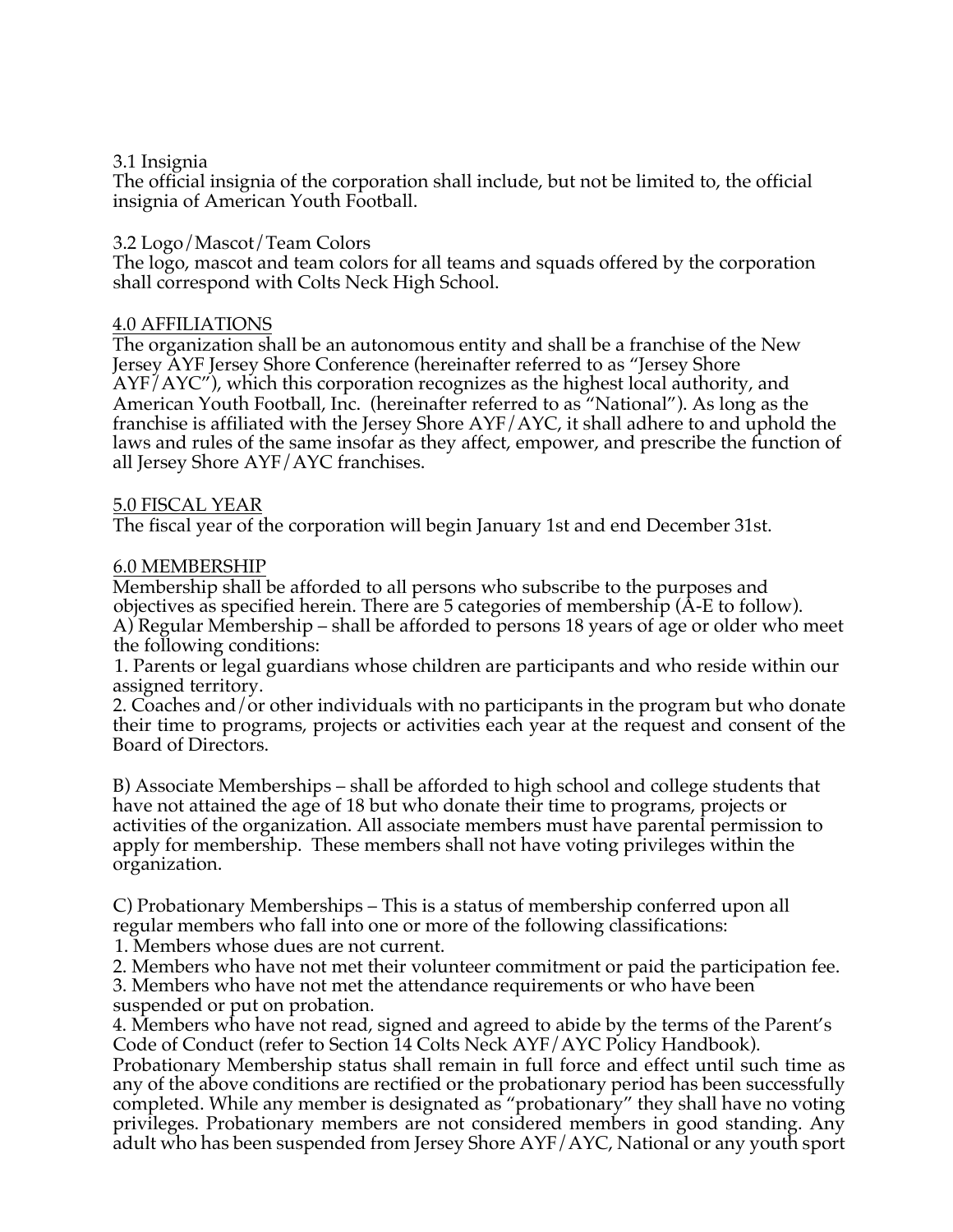organization for a period of one year must apply for reinstatement of his or her child after the sanctioned period. The reinstatement will require the adult to appear in front of the Executive Board (hereinafter defined) to present and discuss the issue. After hearing and reviewing the issue, the Executive Board will decide by majority vote (balloted) on whether the adult and child can be reinstated. If the adult has a second offense, he or she will be permanently banned from Colts Neck AYF/AYC and the child/children permanently removed from Colts Neck AYF/AYC.

D) Sustaining Memberships – shall be afforded upon any business or community entity or group that makes a donation either monetary or in goods and services which exceeds \$500.00 during the course of the fiscal year. A certificate suitable for framing shall be presented to all sustaining members. These members shall not have voting privileges within the organization.

E) Honorary/Lifetime Members – shall be afforded to all past Presidents upon completion of their term of office as well as any person the organization wishes to honor. This can be done by at least a  $3/4$ <sup>th</sup> majority vote of the General Membership or a unanimous vote of the Board of Directors. These members shall have no voting privileges within the organization.

Regular memberships begin with the acceptance of registration. Regular memberships shall continue in the event of the renewal of registration for the following season. However, should the member not seek renewal of registration for the following season, all privileges, policies and obligations dictating membership shall cease.

All persons included in the General Membership must read, have full understanding, sign and abide by the Parent's Code of Conduct (refer to Colts Neck AYF/AYC Policy Handbook).

#### 6.1 Membership – Term

With the exception of honorary/lifetime memberships whose term shall be perpetual, all memberships in the organization shall run concurrent with the fiscal year.

# 6.2 Membership – Dues

Annual dues shall be charged to those persons who meet the requirements of membership as set forth herein. The actual dollar amount shall be set annually by the Board of Directors with a majority vote.

#### 6.3 Membership – General Membership

The term "General Membership" as used herein shall mean, collectively, all Regular, Probationary, Honorary/Lifetime and Associate Members. Regular Members shall have full voting rights as stated herein, provided they have attended three (3) General Membership meetings in the course of the fiscal year.

Probationary, Honorary/Lifetime and Associate Members shall have no voting privileges.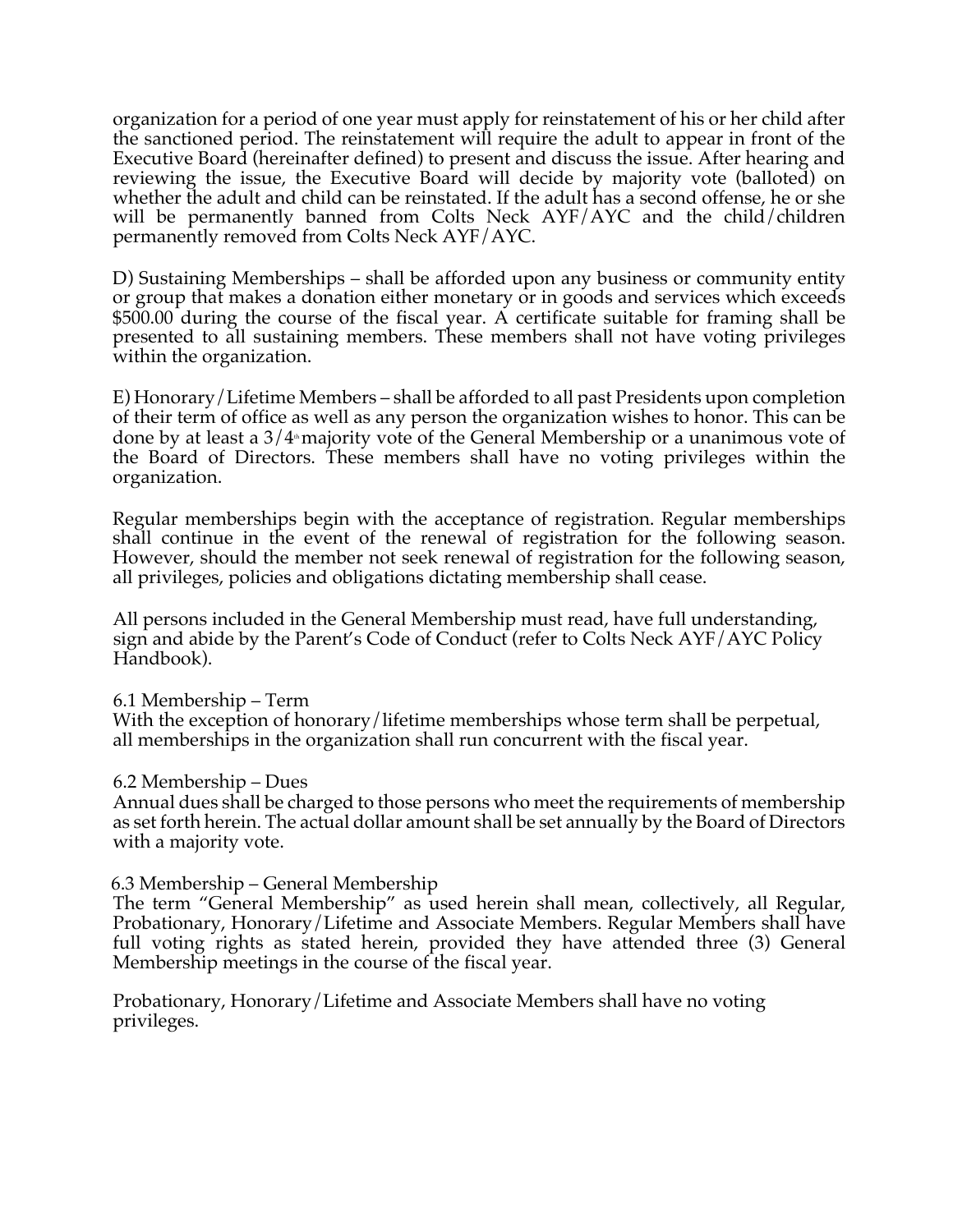# 7.0 ELECTED OFFICERS

The elected officers of the Board of Directors (collectively, the "Elected Officers") shall serve a term consisting of two (2) years. The Elected Officers are as follows:

(1) President (2) Vice President (3) Secretary (4) Football Commissioner (5) Cheer Commissioner (6) Treasurer (7) Equipment and Facilities Manager (8) Scholastic Coordinator (9) Membership Director (10) Sergeant at Arms

The Executive Board (by a majority vote of the Executive Board) may adjust or modify the positions or add positions of the Elected Officers based on the corporation's, Jersey Shore AYF/AYC's and/or National's business needs, provided, the total number of Elected Officers does not exceed twelve (12).

# 8.0 APPOINTED OFFICERS

The following officers shall be appointed by the President with the advice, counsel and consent of the Elected Officers (collectively, the "Appointed Officers"):

- (1) Assistant Director of Football
- (2) Assistant Director of Cheer
- (3) Assistant Equipment Manager
- (4) Team Parent Coordinator (2)
- (5) Shack Coordinator (4)
- (6) Special Events Coordinator (3)
- (7) Membership Director
- (8) Cheer Equipment Manager
- (9) Merchandising

The Executive Board (by a majority vote of the Executive Board) may adjust or modify the positions or add positions of the Appointed Officers based on the corporation's, Jersey Shore AYF/AYC's and/or National's business needs.

8.1 Officer's Charge and Oath of Office

Unless a more elaborate ceremony is planned, the outgoing President shall at the December meeting, every two (2) years, swear in the newly elected President. In the event a President succeeds himself, he may be sworn in by the Secretary. The incoming or current President shall also swear in all newly elected officers annually. In a more elaborate setting, a Jersey Shore AYF/AYC officer, local magistrate, mayor or Notary Public may swear in all officers. The following charge shall be given by the person administering the oath prior to giving the oath of office:

# CHARGE TO OFFICERS

The office to which you have been elected or appointed is one of dignity and importance. In accepting this office, you undertake a responsibility, which is not to be assumed lightly nor carelessly discharged.

You are charged with the duties of seriously and resolutely furthering the purposes and objectives of American Youth Football in this community. With laws and rules of American Youth Football and Cheer and the Jersey Shore American Youth Football League and Cheer as your guide, you must be ready to exercise the functions of the office with which you are entrusted. Further, you are charged with upholding and enforcing the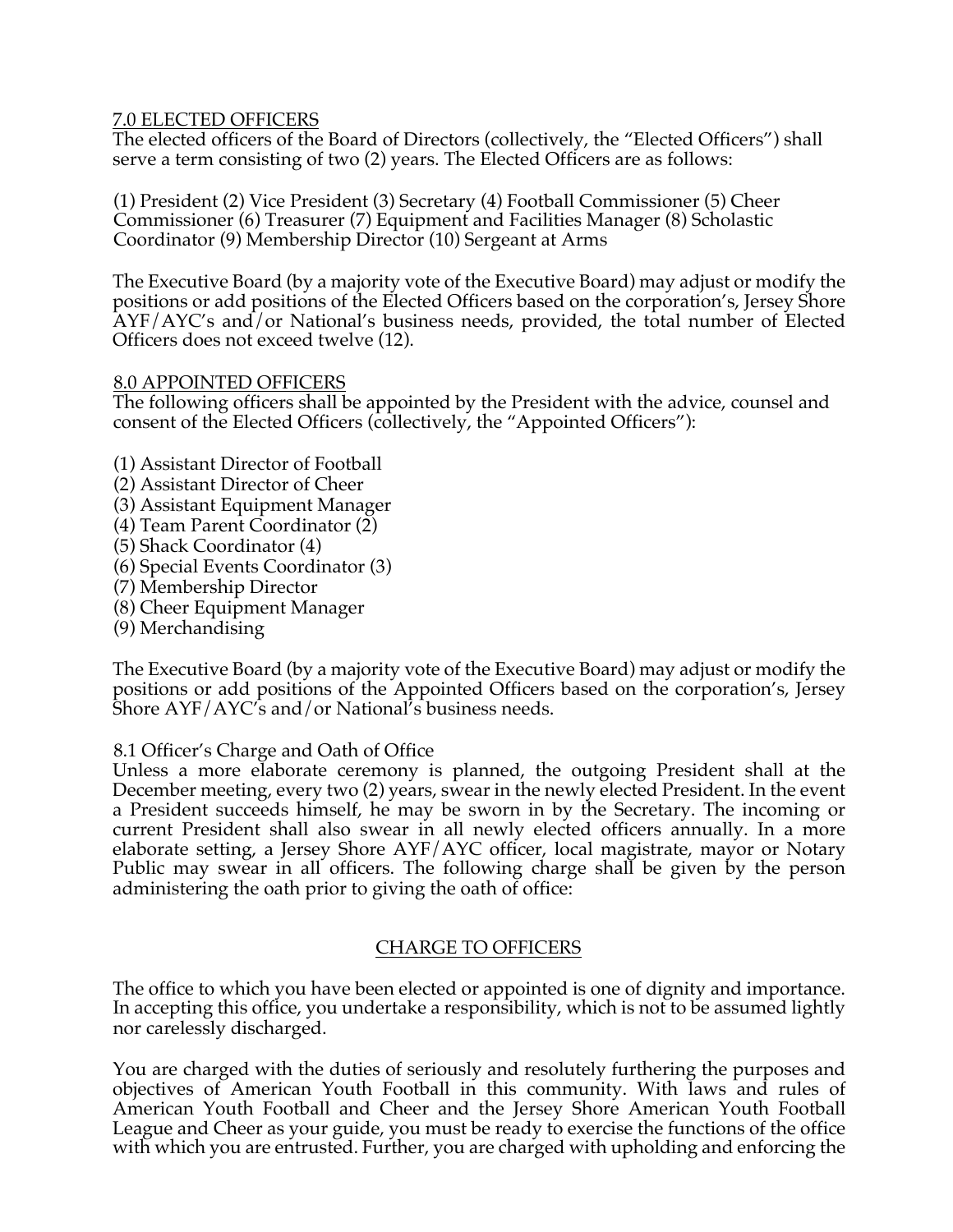Bylaws and Administrative Policy of Colts Neck Cougars Youth Football and Cheer, Inc., and thereby, governing this corporation in accordance with democratic principles, under which every person who wishes to speak shall be heard, toward the end that the best opinion shall prevail through the expressed will of the majority.

Person administrating Oath: "Do you accept this charge?" Person being sworn: "I do."

Person administrating Oath: "Raise your right hand and repeat after me: I – [state your name] do solemnly swear (or affirm) that I will faithfully execute the office that I am about to assume and will to the best of my ability, serve to protect and defend the purposes and objectives of Colts Neck Youth Football and Cheer"

# 9.0 TERM OF OFFICE

A) The term of office of the President shall be for two (2) years, which shall constitute one term. No individual may hold this office for more than two (2) consecutive terms (four years). The President shall serve from the first day after the December General Membership meeting and shall serve for two (2) years or until his/her successor shall have been qualified and elected.

B) All other Elected Officers shall also have a term of two (2) years. They shall also serve from the first day after the December General membership meeting and shall serve for two years or until their successors shall have been qualified and elected. Recognizing the need to balance the elected Board positions of Colts Neck AYF/AYC and to better insure the continuity of the Board from year to year, the President, Director of Cheerleading, and Equipment Manager shall be elected in even years. The Vice-President, Football Commissioner, Treasurer, and Secretary shall be elected in odd years.

C) All Appointed Officers shall serve for a period of one (1) year.

# 9.1 Vacancies

A) Any officer or member of the Board of Directors elected or appointed, who misses four (4) unexcused Board meetings in a row over a twelve (12) month period without good cause shall be determined to have vacated his/her office. Board of Directors may, at that time, take actions to ascertain the intentions of this officer in writing with a ten (10) business day reply required. Said notification must be sent via electronic mail. All such notices shall be effective when sent. Should no answer be forthcoming, the vacancy shall be confirmed and the Board of Directors will proceed as specified herein.

B) Should a vacancy occur in any other office, that vacancy shall be filled by appointment by the President with the advice, counsel and consent of the Executive Board. This appointment is for the remainder of the term.

# 9.2 Impeachment

Any officer may be removed from office for just cause by the Executive Board. Written notice must be given to the officer in an impeachment process. Said notification must be sent via electronic mail. All such notices shall be effective when sent. Said officer shall have ten (10) days from the effective date of such notice to respond to charges and answer same. Notice of Impeachment shall state the charges, names and addresses of persons making charges, along with the date, time and location of the impeachment hearing. A vote by at least a  $2/3$ <sup>d</sup> majority of the Executive Board shall be needed to impeach. The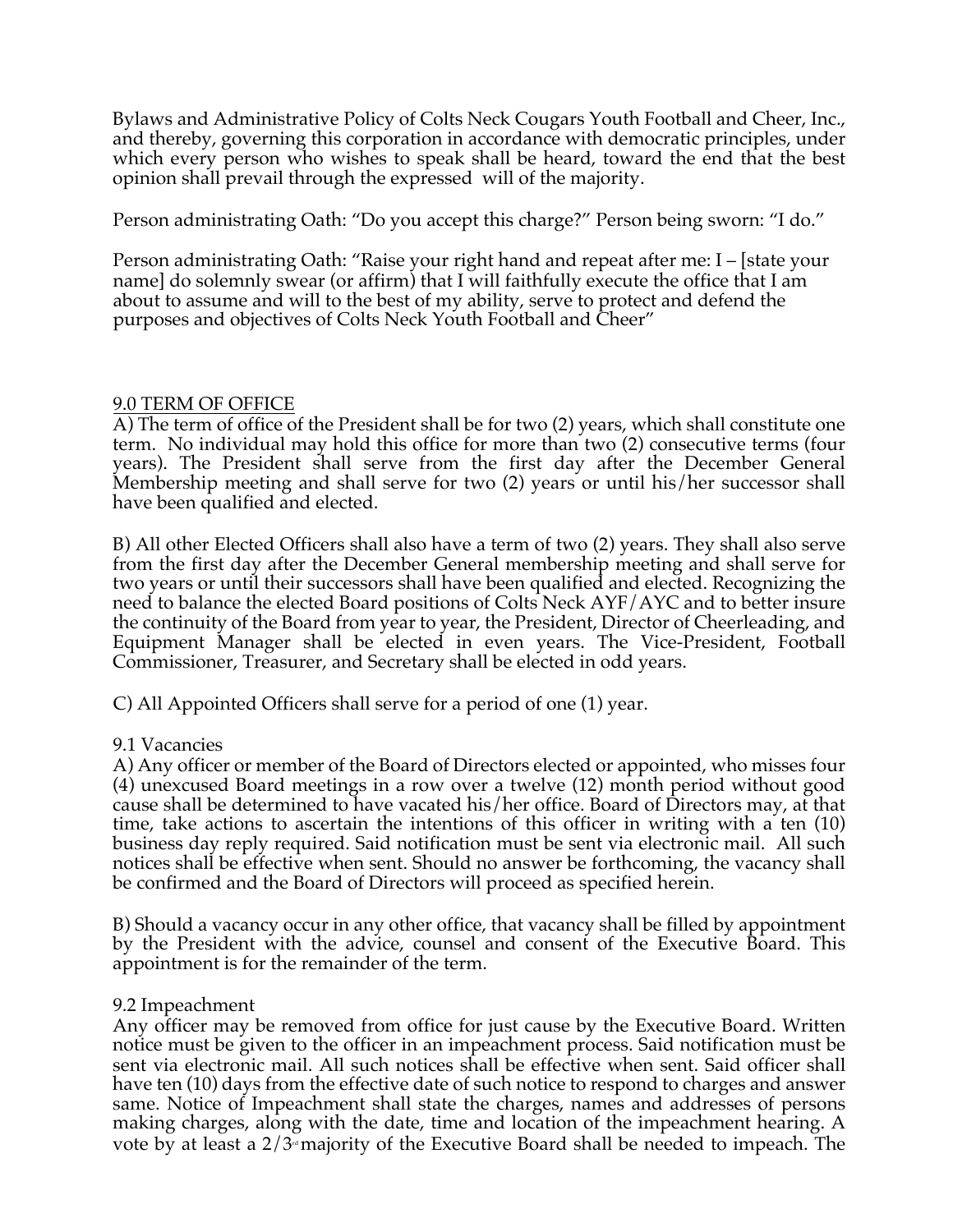officer charged in the impeachment process shall have the right to be represented by counsel and the Executive Board shall set rules governing such a hearing.

# 10.0 OFFICER'S DUTIES

The officers listed in Sections 7.0 and 8.0 herein shall be charged with the duties that correspond to their respective offices. Further, all officers may be assigned additional duties by the President in as much as they may be relative to their position. It is expected that the officers listed in Sections 7.0 and 8.0 herein shall fulfill their duties. Failure to do so shall result in a written warning issued from the President. If the duties and requirements of the office remain unfulfilled, the President has the authority to remove the officer from the Board of Directors with at least a consenting  $2/3<sup>a</sup>$  majority vote of the Executive Board.

#### 10.1 President

The President shall serve as Chief Executive Officer attending to the day-to-day business and concerns of the corporation. He/She shall preside over all Executive Board, Board of Directors and General Membership meetings and shall appoint committee chairpersons and members of committees and, further, shall serve as an ex-officio member of the same.

The President shall receive applications for and recommend all coaching personnel with the advice of the Directors of Football and Cheer. He/She shall upon his/her election, meet with the outgoing Board of Directors or newly elected officers to formulate a "Planned Year of Action" and "Annual Operating Budget". He/She shall strictly uphold and enforce all laws and rules of the Jersey Shore AYF/AYC as they relate to the corporation as a franchise thereof.

# 10.2 Vice-President

The First Vice-President shall preside over all meetings where the President is not in attendance. He/She shall be responsible to serve as the Jersey Shore AYF/AYC's representative to the Jersey Shore Football League and shall be charged with participant registration and team certification. He/She shall be the insurance liaison and shall keep a record of any matter dealing with a participant's injuries and dealings with the Jersey Shore AYF/AYC's insurance carrier.

# 10.3 Secretary

The Secretary shall be charged with keeping an accurate record of all hearings, meetings, proceeding, correspondence and official documents of the corporation. He/She shall send out all meeting notices. The Secretary is also responsible for roll call at all Board of Directors meetings. Secretary also takes leadership on fundraising initiatives.

# 10.3 Football Commissioner

The Football Commissioner shall have the responsibility of articulating the specifics of all football programs, recommending candidates for coaching positions to the President, servicing the football staff, overseeing the implementation of the Jersey Shore AYF/AYC's football guidelines, and the hearing of all first level complaints filed against any coach and/or staff member.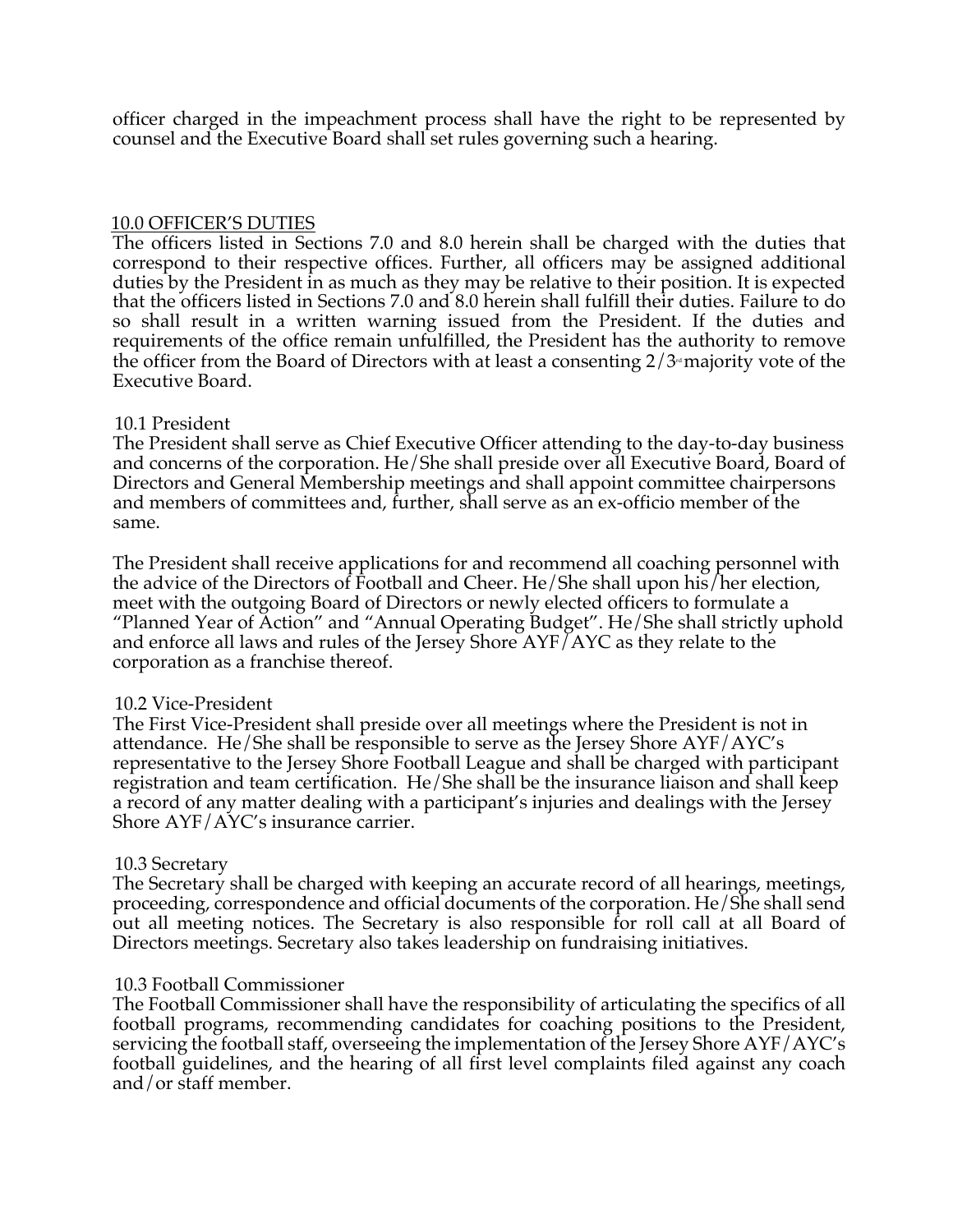#### 10.4 Treasurer

The Treasurer shall have sole care and custody of all moneys and securities due and owing to the corporation. He/She shall be charged with depositing same into an interest bearing account as designated by the Board of Directors within three (3) business days of receipt. He/She shall upon his/her election, draw up an Annual Operating Budget for presentation to the Board of Directors and shall give a written report at all meetings. Copies of reports shall be made available to all Board of Director members.

# 10.5 Cheerleading Commissioner

The Cheerleading Commissioner shall have the responsibility of articulating the specifics of all cheerleading programs, recommending candidates for coaching positions to the President, overseeing all equipment related to cheerleading as well as the implementation of the Jersey Shore AYF/AYC's cheerleading guidelines. He/She shall further be responsible for the reviewing of all first level complaints filed against any coach and/or staff member.

# 10.6 Equipment Manager

The Equipment Manager shall have the responsibility of distributing, inventorying and collecting all franchise equipment. He/She will also serve as primary resource in the preparation of the annual equipment needs list, which shall consist of both hard and soft goods, and the equipment budget.

#### 10.7 Facilities Manager

The Facilities Manager shall have the responsibility of ensuring that the game and practice fields, field house, fixtures, electrical and mechanical equipment and surrounding facilities (i.e. parking lot, shack, storage tanks, sheds and restrooms) are properly maintained and that all playing and training surfaces are in good working order throughout the year. He/She will also liaise with the local council of Colts Neck Township as and when required and update the Board of Directors on such meetings. Additionally, he/she will ensure that the rules and regulations of Jersey Shore AYF/AYC regarding the playing fields are respected and observed.

# 10.8 Team Parent Coordinator

The Team Parent Coordinator shall seek out and find two qualified volunteers per team or squad to serve as Team Parents. Together, they shall become part of a very vital communications link and team support network. It shall be the duties of the coordinator to assure that Team Parents for all squads receive pertinent corporate information to enable him/her to solicit team support personnel for fundraisers, social events, concession stand committee members, monitoring, videotaping, and all of the various areas where manpower is needed to carry on the programs, projects and activities of the corporation. In situations where there are emergencies or special meetings or other vital communications, which must get out to the membership or participants, the Team Parent Coordinator will activate the network of Team Parents to contact and inform participants. The Team Parent Coordinator shall coordinate the annual Picture Day of Colts Neck AYF/AYC, traditionally held during the second week of the August practice. This shall include, but not be restricted to, soliciting bids from photographers, presenting bids for approval by the Board of Directors, coordinating times and sites for Picture Day and distributing order forms to participants.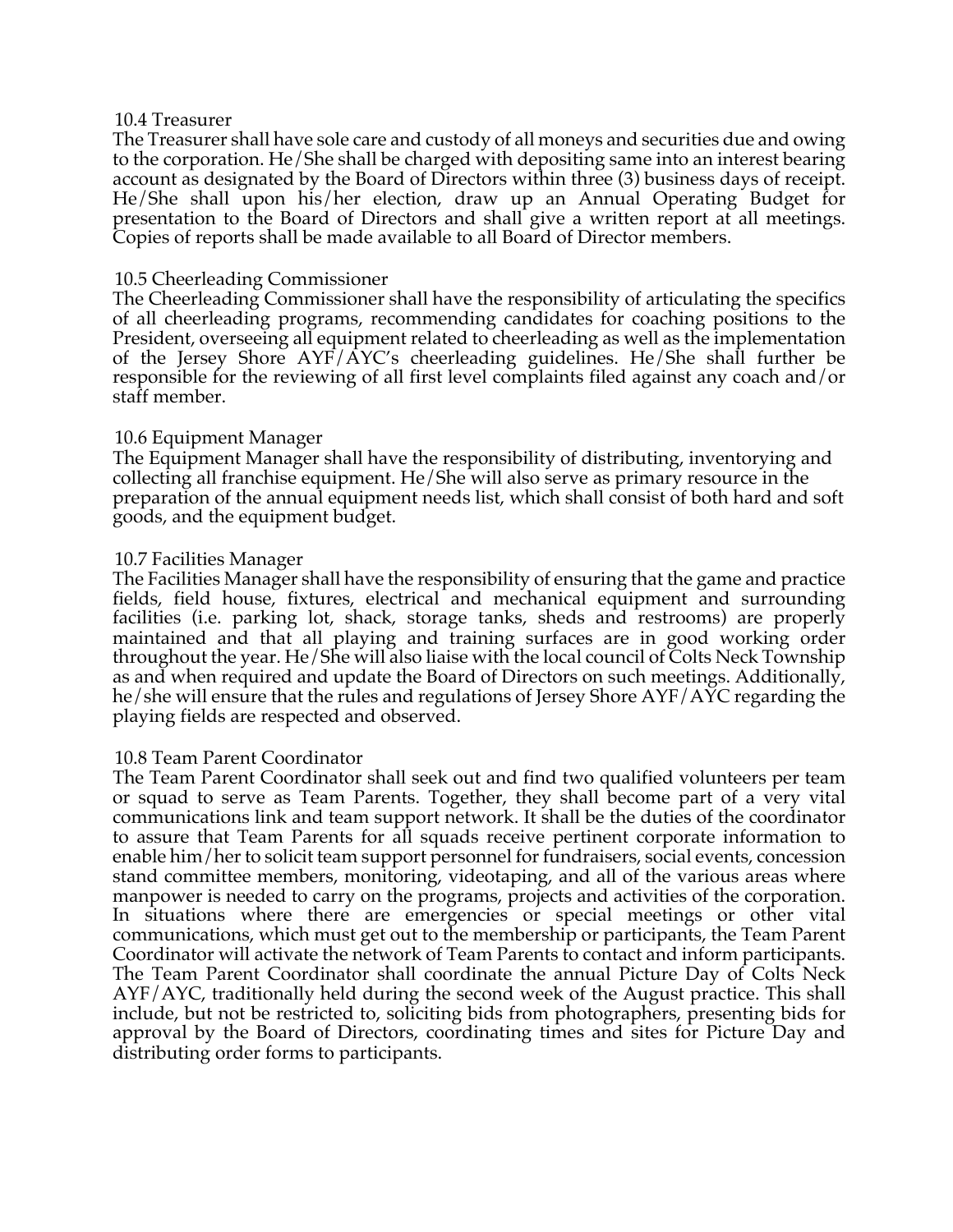# 11.0 BOARD OF DIRECTORS

The term "Board of Directors" as used herein shall mean, collectively, the Elected Officers and the Appointed Officers.

# 11.1 Board of Directors – Authority

The Board of Directors may make rules and regulations, administrative policies and resolutions as in their discretion they deem necessary and proper to guide and manage business and affairs' control and protect the assets of the corporation. They shall operate, manage and maintain themselves both individually and collectively in such a manner as to provide for the purposes and objectives as set forth herein. They shall further have the authority to solicit contributions and raise revenue necessary to carry on as specified herein.

# 11.2 Board of Directors – Meetings

A) The Board of Directors shall meet a minimum of once a month from January to July and twice monthly, if needed. Meeting dates and times shall be determined by the Board of Directors in January annually and, to the extent necessary, posted in the Yearly Course of Action. The Board of Directors meetings, which are generally the third Wednesday evening of every month, are open to the General Membership and generally are held in person. The President has the discretion to change the meeting date due to meeting conflicts or the business needs of the corporation, Jersey Shore AYF/AYC and/or National. A member may participate in any in person meeting via conference call and such participation shall constitute presence in person at such meeting (with all voting rights). In addition, at the recommendation of the President and provided a quorum of the Board of Directors can attend, the meetings may also convene via conference call, in which all of the members attending can hear and speak to the other members. Additional meetings of the Board of Directors, which may occur within the same month, are not open to the General Membership.

B) All members of the Board of Directors shall be expected to attend every meeting. Any member of the Board of Director that misses four (4) un-excused meetings, without good cause, shall be determined to have vacated that office as per Section  $9.1(\overline{A})$  herein.

# 11.3 Board of Directors – Quorum

A meeting of the Board of Directors shall be determined to have a quorum if four (4) members of the board are present.

# 11.4 Executive Board

The term "Executive Board" shall mean, collectively, the Elected Officers.

11.5 Executive Board and Board of Directors – Qualifications

A) Person desiring to run for any of the elected positions listed in Section 7.0 herein must have been a member of the organization for a period of two years. (This rule is suspended until such time that the organization has been in effect for two years.)

B) All appointed officers of the Board of Directors must be a member as defined herein for a minimum of one year.

C) All officers of the Board of Directors must have attained their 21st birthday prior to their election or appointment and this provision may not be waived at any time.

# 11.6 Executive Board – Authority

The Executive Board may make rules, regulation, administrative policies and resolutions as in their discretion they deem necessary on matters concerning the integrity, reputation,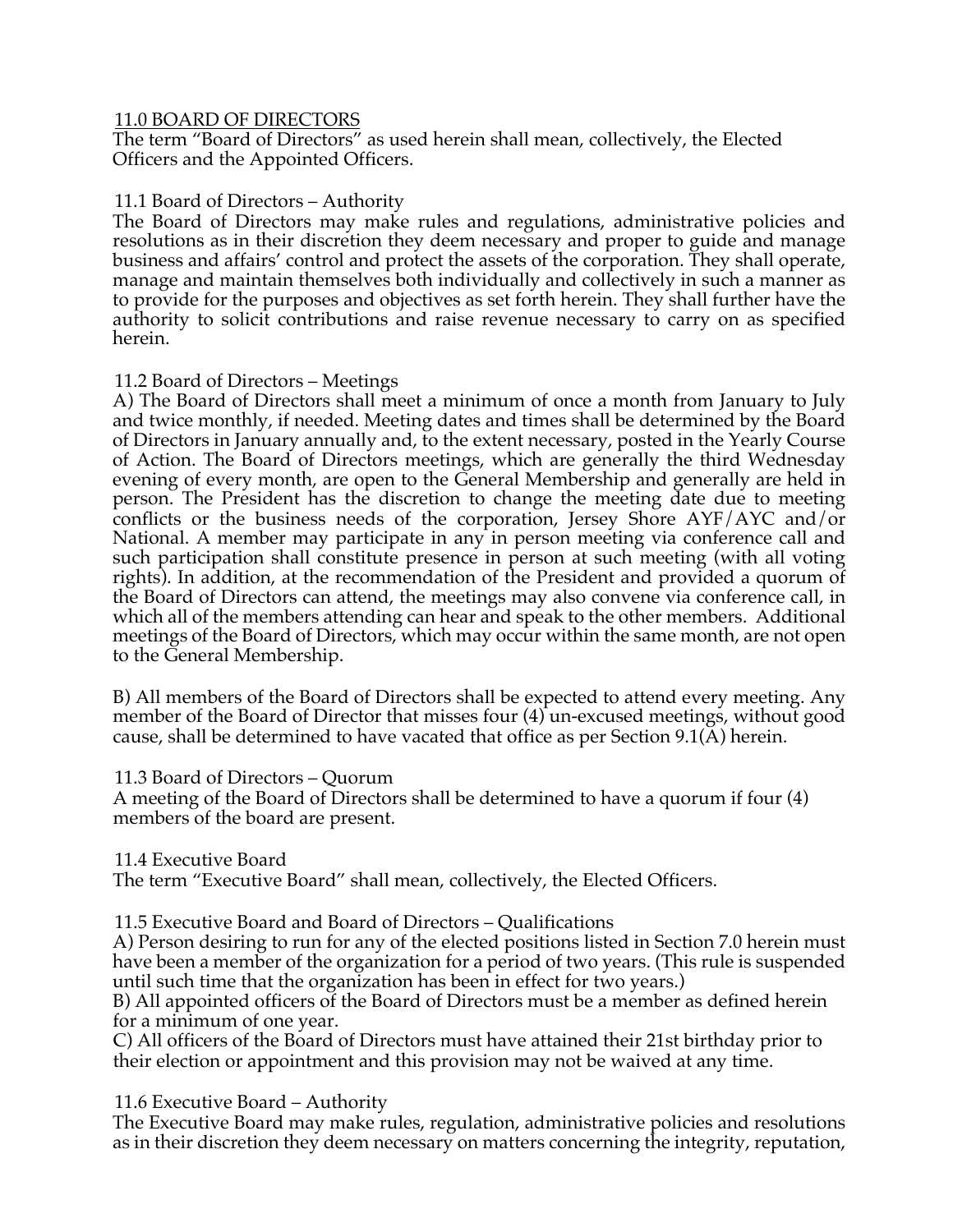well-being or welfare of the organization. The Executive Board shall meet, discuss and seek resolution if warranted, on issues concerning coaches, participants, or parents, or on issues which arise that may be sensitive in nature or require an environment of confidentiality.

#### 11.7 Executive Board – Meetings

The Executive Board shall be summoned by and shall meet at the discretion of the President. At the recommendation of the President and provided a quorum of the Board of Directors can attend, such meetings may also convene via conference call, in which all of the Executive Board members attending can hear and speak to the other Executive Board members. Executive board meetings are closed to all other members other than those specifically named in Section 7.0 herein.

A) All discussions, proceedings and decisions of the Executive Board shall remain confidential. Any breach of confidentiality by an Executive Board member can and will be considered a violation and could result in disciplinary action up to and including removal from the Executive Board with at least a  $2/3$  majority vote of the Executive Board.

B) All votes of the Executive Board shall be taken by oral vote of members present at the direction of the President. Absent members may be polled for their vote and a written secret ballot may be called for.

C) The President will cast a vote only in cases where the Executive Board vote results in a tie.

D) Executive Board members shall not abstain from a vote with the exception of a direct conflict of interest (conflict involving the board member directly or the board member's immediate family).

E) All Executive Board votes are by simple majority unless otherwise stated.

#### 11.8 Executive Board – Quorum

A meeting of the Executive Board shall be determined to have a quorum if four (4) members of the Executive Board members are present.

#### 12.0 YEARLY COURSE OF ACTION

After the election of officers in December, the newly elected officers may meet with the outgoing Board of Directors in a series of meetings to discuss and propose an activities calendar for the next fiscal year. This calendar shall be known as the Yearly Course of Action. This shall be a flexible guideline for the programs, projects and activities of the corporation during the next fiscal year. It must list meetings, registrations, fund-raiser deadlines, etc. The Yearly Course of Action is an important tool in the proper administration of the corporation. If a Yearly Course of Action is not formally established, the corporation shall generally use the following:

# **JANUARY**

- 1. President appoints and swears in all appointed officers
- 2. Appointment of committee chairpersons and members, if necessary
- 3. Annual awards banquet, if necessary
- 4. Registration dates established for February and March (and if required,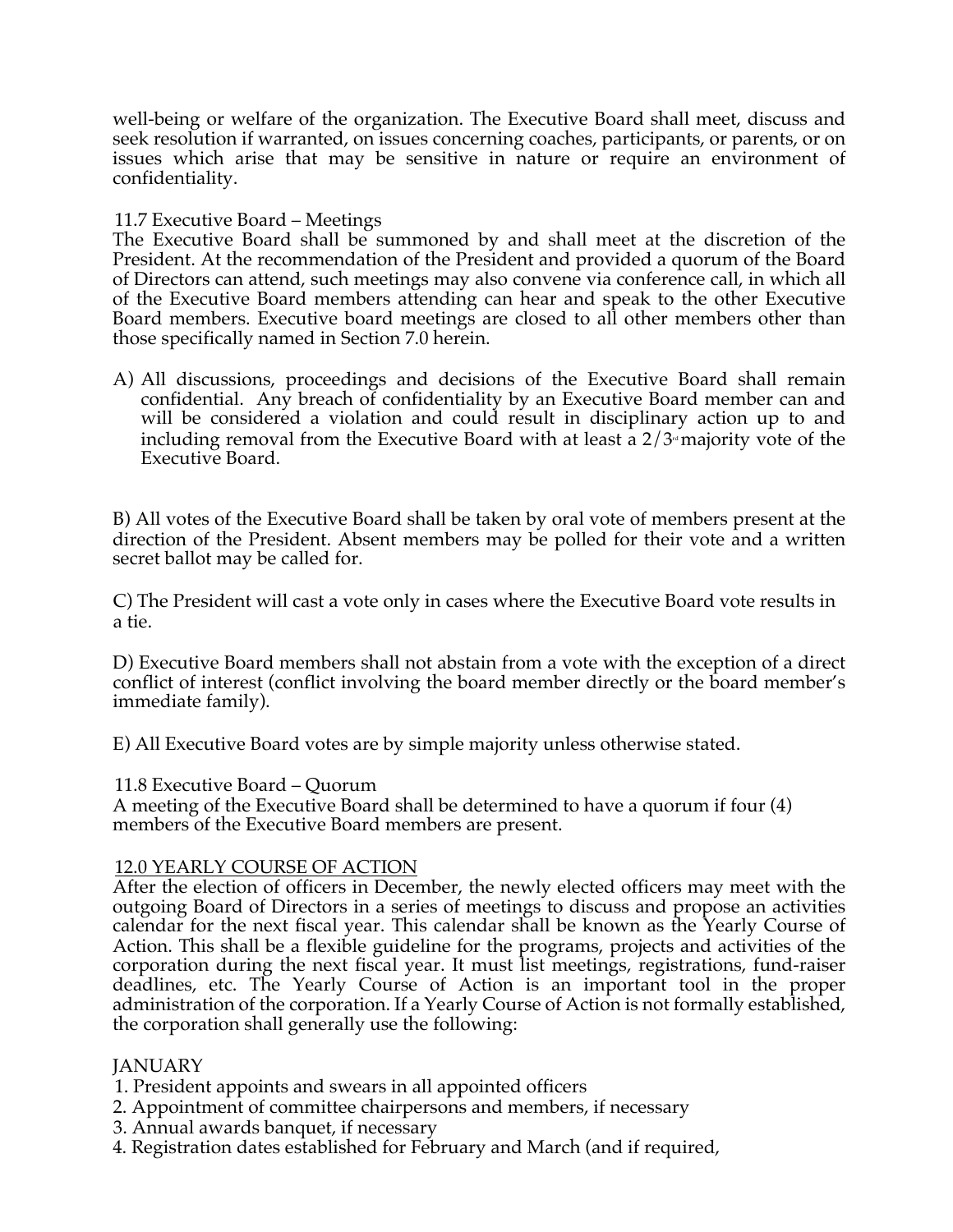April) 5. Begin discussions and work for annual fund-raising and registration

6. Begin discussions regarding Equipment Managers' preliminary report of needs 7. Work should begin on advertising February registration, including, emails sent out announcing the February registration date

# FEBRUARY

- 1. Conduct and complete February registration
- 2. Accept applications for football and cheer head coaching positions
- 3. Scholastic Programming Director begins obtaining and preparing all required information and documents for submission of candidates for honors as AYF scholars
- 4. President directs Equipment Managers to check all equipment and uniforms. They must assure that we have a sufficient amount of equipment and uniforms and that they are safe, secure, and in good repair
- 5. Equipment Managers begin preparing preliminary equipment budgets
- 6. Work should begin on advertising March registration, including, emails sent out announcing the March registration date. In addition, the email should include information of fund-raising and the need for volunteers

# MARCH

1. Conduct and complete March registration

2. Secretary reports on status of fund raising and fund raising events 3. Equipment Managers submit preliminary equipment budgets to Executive Board. Approved equipment budgets are submitted to the Treasurer. The President shall direct the Equipment Managers to begin ordering approved items

- 4. Directors of Football and Cheer recommend head coaches for consent of President and final approval by the Executive Board
- 5. If required, work should begin on advertising April registration, including, emails sent out announcing the April registration date

6. Additional emails should be sent advising on fund-raising and the need for volunteers

# APRIL

- 1. Vice-President must report on status of registration
- 2. If required, conduct and complete April registration
- 3. Football Commissioner and Cheer Director along with head coaches should meet with Colts Neck High School coaches to further develop program continuity

# MAY

- 1. Pay franchise fees to Jersey Shore AYF/AYC
- 2. Vice President begins work to ensure that insurance is in order
- 3. Scholarship committee reviews application for Jersey Shore AYF/AYC Scholarship

# JUNE

- 1. Assistant coaches are recommended by the head coaches for consent of President and final approval by the Executive Board
- 2. Vice-President should line up scrimmages for August
- 3. Reservation made for team photos in August
- 4. Report from Membership Director on registration results
- 5. Ready equipment for distribution
- 6. Confirm start dates and periods for football and cheer practices, including, the following: (a) with respect to the Preseason, the first day of practice, the 10-hour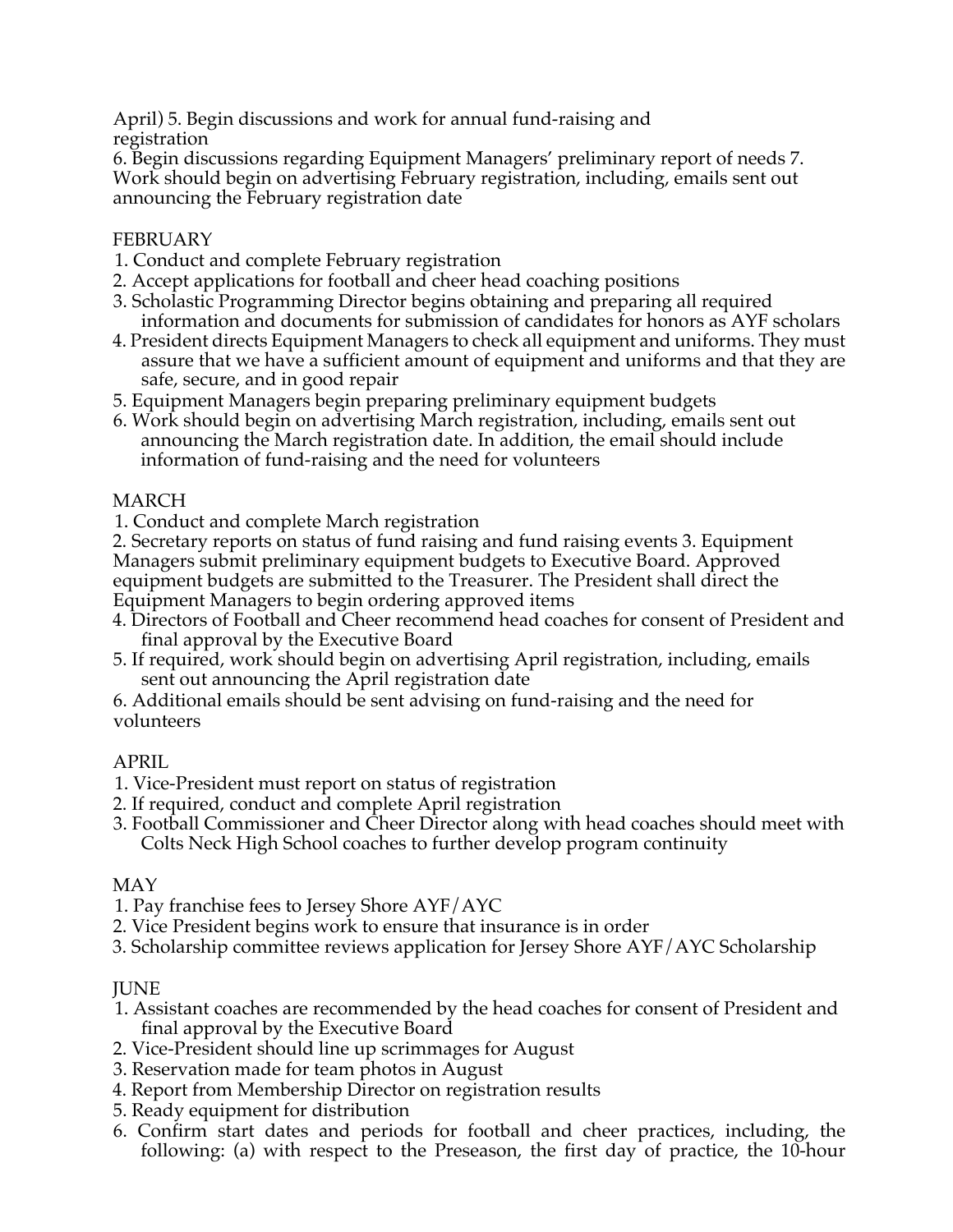conditioning period, the first day equipment may be worn, the first day of contact practice, and the last day of the Preseason for football and cheer (i.e. 5 days/10 hours per week); and (b) the first day practice

for the Regular Season (i.e. the date the sessions change to 3 days/6 hours per week during the first week of school)

# **JULY**

1. Equipment is issued

2. Notification via email/telephone call should be made to each participant by their coach and/or team mom advising of registration requirements that have not been met

3. Jersey Shore AYF/AYC safety orientation, training and rules clinics

4. The Football Commissioner and Cheer Director should each meet with the coaches to discuss Colts Neck AYF/AYC's expectations and the Coaches' Code of Conduct (refer to Section 6 of the Colts Neck AYF/AYC Policy Handbook)

- 5. Typically, the new season begins on or about the Monday of the last full week in July. Practices will start on the first weekday of the month unless otherwise directed by the Board of Directors
- 6. Board of Directors meets with parents immediately prior to first practice to introduce the Board of Directors and seek volunteers for MPR monitors, chain crew, additional coaches if needed, concession stand and other functions
- 7. Head coaches meet with parents immediately prior to first practice

# AUGUST

- 1. After at least 10 hours of condition has been accomplished, the first day equipment may be worn and the first day of contact practice
- 2. Controlled scrimmages are played
- 3. Vice-President and Membership Director review and complete registration requirements and records. Completion of official rosters by Membership Director with copies furnished to Secretary
- 4. Registration records and official rosters due to Jersey Shore
- AYF/AYC 5. Game schedules and directions to be distributed to members
- 6. Official team certification by Jersey Shore AYF/AYC

# SEPTEMBER

1. Practice sessions go to 3 days/6 hours per week during the first week of school 2. Reports due on planned fund-raisers, registration and team certification

- 3. Regular football season starts
- 4. Confirm status of AYF/AYC Scholastic submissions

# **OCTOBER**

- 1. Discuss awards/trophies and banquet ceremony and/or team parties
- 2. Jersey Shore AYF/AYC Scholastic Programming deadline
- 3. Nominations Committee appointed
- 4. Determine equipment return dates
- 5. Determine playoff practice schedule (i.e. field availability)
- 6. Jersey Shore AYF/AYC Play-offs and Tournament of Champions

# NOVEMBER

- 1. Election meeting
- 2. President delivers "State of Corporation" report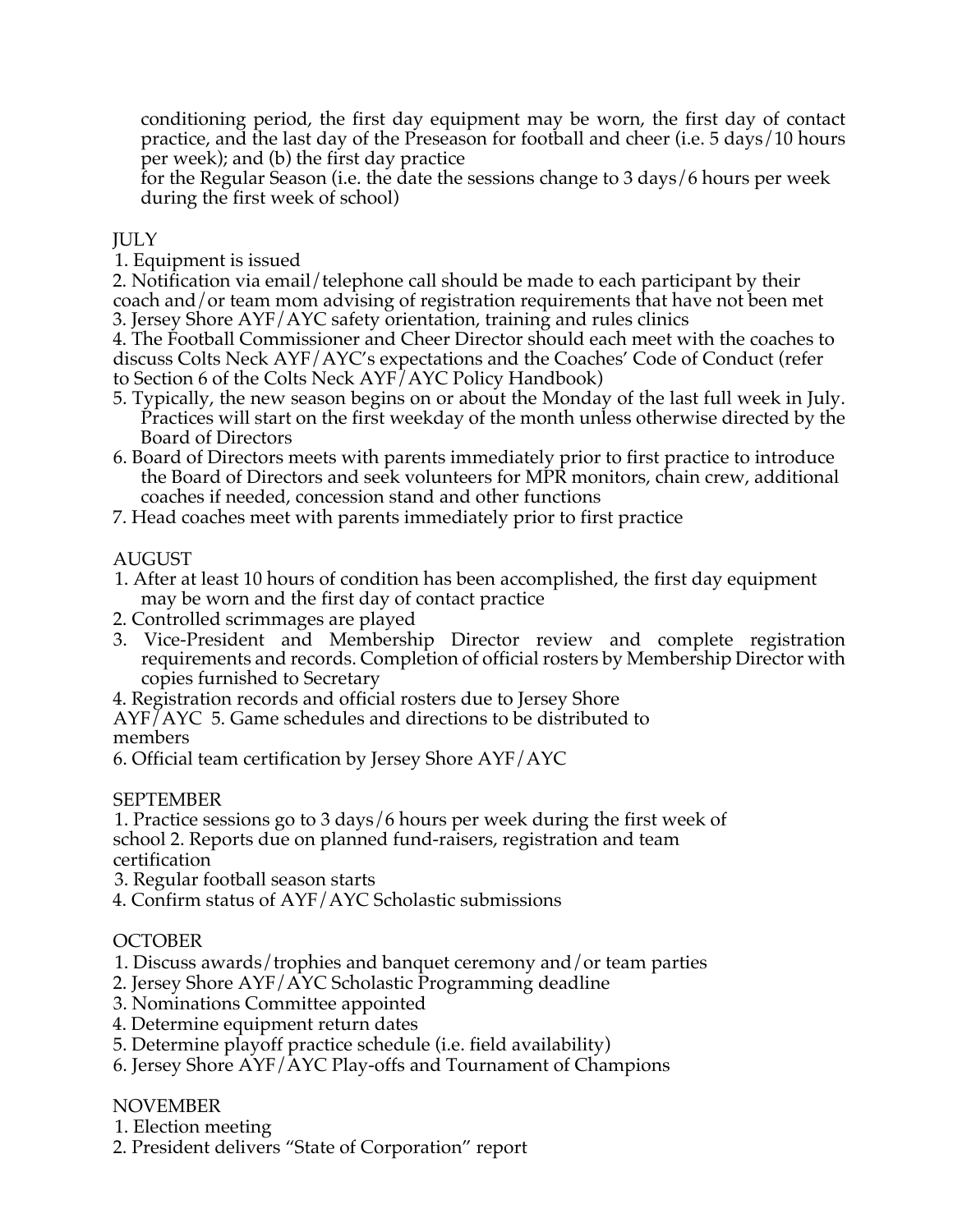3. Report of Nominations Committee and nominations closed

4. Teams going to national championships to handle fund raising efforts

# DECEMBER\*

1. National American Youth football and cheerleading championships

2. Nominations Committee Chairperson shall be directed to present the slate of

officers 3. Elections held

4. Installation of new officers

\* Executive Board may determine that a December meeting is not necessary. If the December meeting is not held as determined by the Executive Board, the actions for December may be moved to November and/or January as the Executive Board may require.

# 13.0 GENERAL MEMBERSHIP MEETINGS AND PROCEEDINGS

General Membership meetings shall be held monthly with proper notification given to all members.

# 13.1 Quorum

A quorum of four (4) members shall be needed to conduct any business at a General Membership meeting.

# 13.2 Meeting Agenda

Unless the President proposes a more specific agenda for the conduct of business at a General Membership meeting, this standard agenda will suffice as the order of business at all General Membership meetings:

- a. Call to order
- b. Roll call of officers by the Secretary
- c. Circulation of membership attendance sheet
- d. Secretary's report (minutes of last meeting & correspondence)

e. Treasurer's report - financial statement in writing

- f. Officers' and Committee Chairmen reports
- g. Program Administrator's report
- h. Old business
- i. New business
- j. Good and welfare
- k. Adjournment

# 13.3 Special meetings

Special meetings with a specific purpose may be called by the President. Notice of such meetings may be publicly posted or delivered in writing to the General Membership via regular mail and/or electronic mail with seven (7) days' notice prior to such meeting.

# 13.4 Qualification for Voting

A) Those persons identified in Section 6.0 herein as the General Membership may vote at a General Membership meeting, with the stipulation that the member has attended three (3) General Membership meetings in that fiscal year.

B) Any member whose status has been assigned to Probationary Membership as stipulated in these Bylaws, shall not be permitted to vote at any General Membership meeting until this status has been lifted and the member is reinstated as a member in good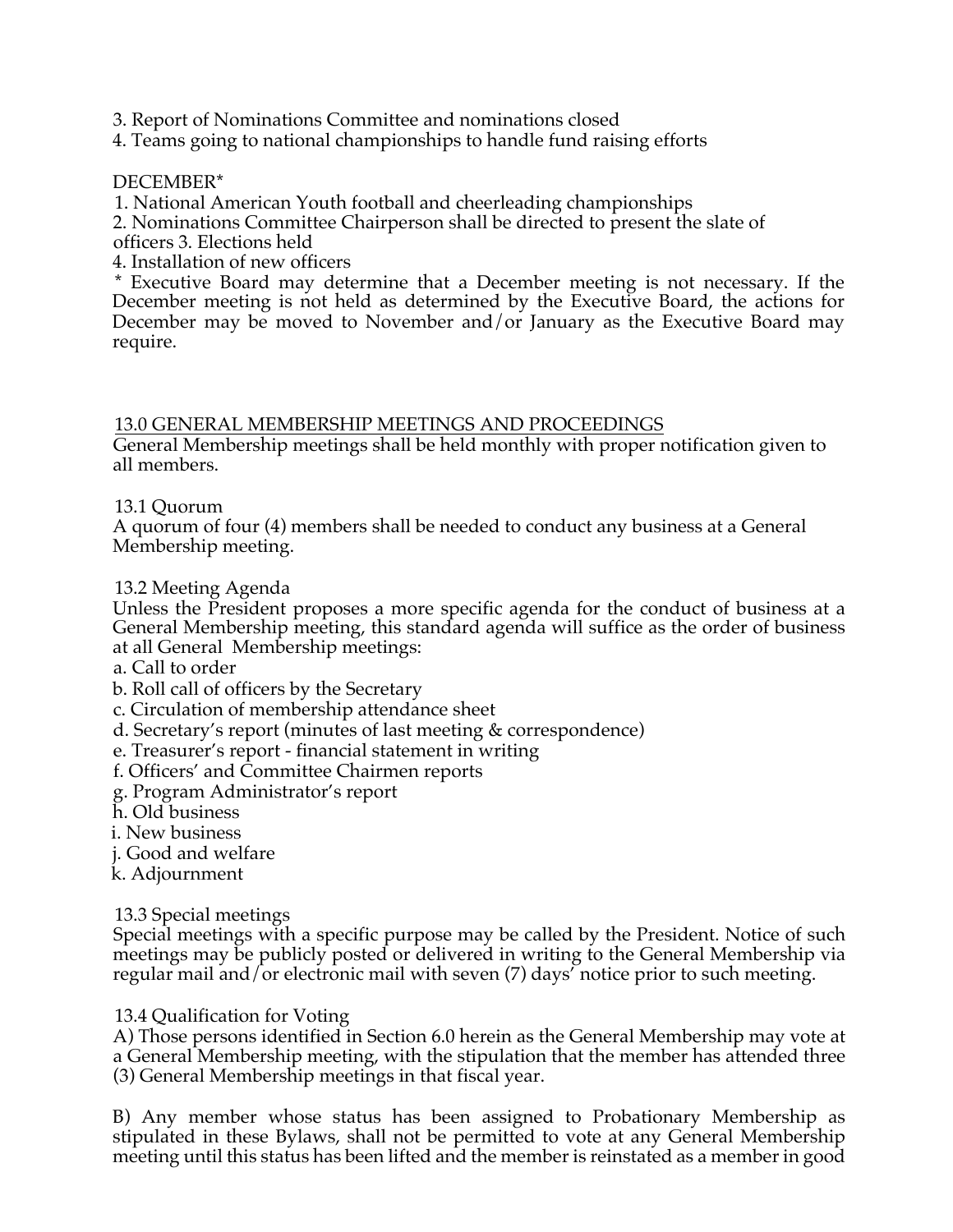standing.

# 14.0 PARLIAMENTARY AUTHORITY

A) All meetings of Colts Neck AYF/AYC shall be governed by these Bylaws. In instances where the Bylaws do not address issues or circumstances, which arise in meetings, the Board of Directors will refer to the parliamentary procedures specified in the Roberts Rules of order.

B) The conduct of each meeting shall be at the discretion of the President. He/She shall rule on all questions of order and shall be charged with conducting each meeting according to principles of democracy under which every person who wishes to speak shall be heard and that in every matter considered the best opinion shall prevail through the expressed will of the majority and the best course of action taken.

C) At least a  $2/3$  majority vote of the General Membership shall be needed to overrule the President with regard to decisions made by him/her on questions of order or conduct of the meeting. Motions to overrule must be properly moved and seconded.

D) A motion to reconsider or the reconsideration of any previous motion, resolution or business before the General Membership during the fiscal year shall require at least a  $3/4*$ majority vote of the General Membership present to open discussion of the matter which shall then require at least a  $3/4$ <sup>th</sup> majority vote of the members present to overrule that motion, resolution or business.

# 15.0 NOMINATIONS AND ELECTIONS

At the October General Membership meeting, the President shall announce the appointment of a Nominating Committee, the duties of which are:

a. Solicit nominations from all members in good standing who meet qualifications stated in Section 11.4 herein

b. Meet the prospective officers and propose a slate of officers to the General Membership c. At the November meeting, the Nominating Committee Chairperson shall ask for additional nominations from the floor and motion to close nominations

d. Prepare paper ballots for any positions with multiple nominees

The Nominating Committee shall be relieved of duty prior to balloting at the December/January meeting.

# 15.1 Balloting

Contested positions shall be balloted on paper ballots, otherwise the election shall be conducted by having the Secretary cast a unanimous ballot for the uncontested positions.

# 15.2 Proxy Balloting

No proxy and/or absentee balloting shall be allowed and each voting member in good standing, as prescribed herein, shall have one (1) vote.

# 15.3 Balloting Results and Challenges

A) The President shall appoint three (3) members to count any contested election ballots. Persons appointed shall not be any of the parties on the ballot so as to prevent any possible conflict of interest.

B) The results of any balloting shall be tabulated by the special committee above and sealed. The sealed ballots and results thereof shall be delivered to the Secretary and announced by the to the General Membership.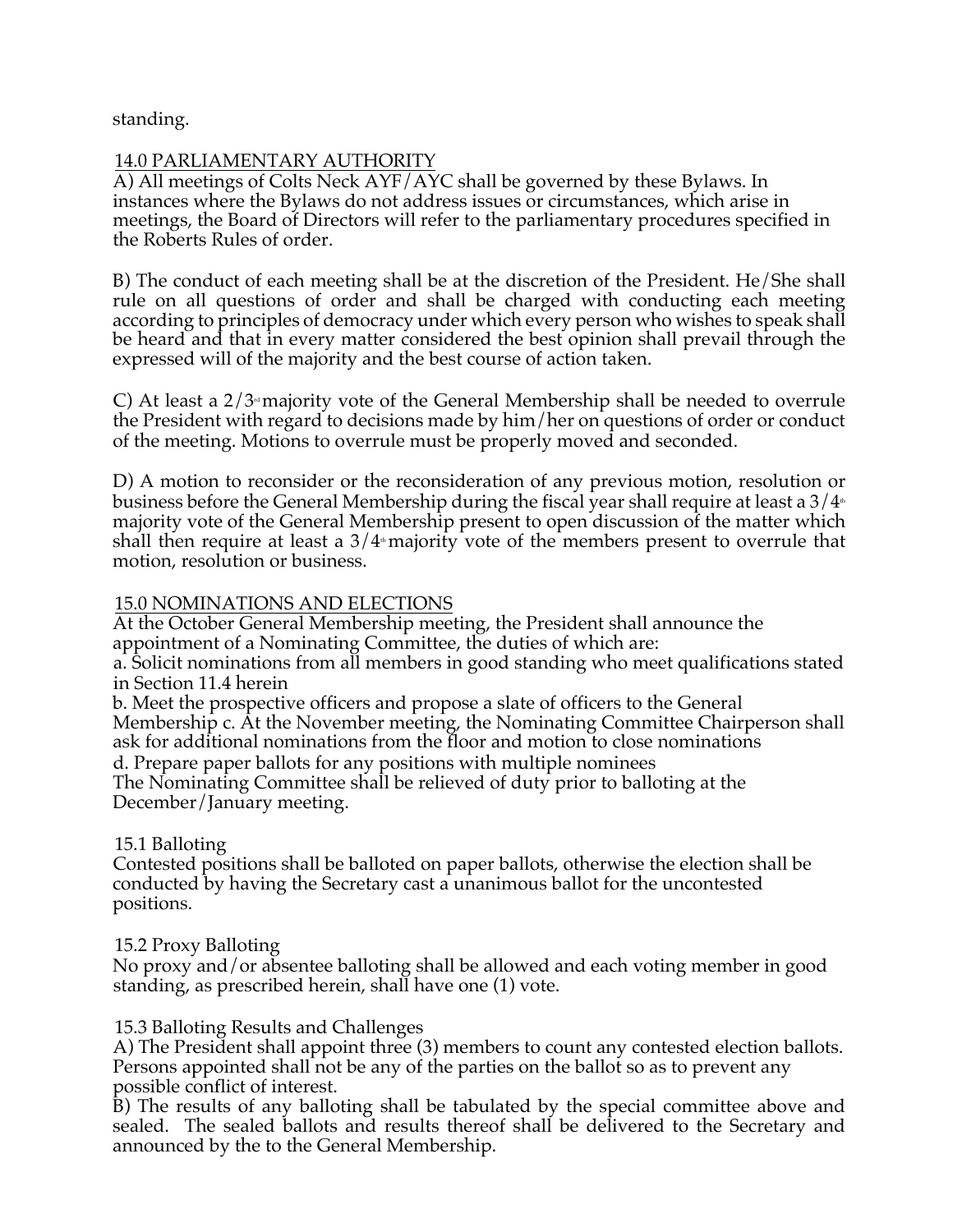C) Challenges to either the election process, balloting or the announcement of the results must be made prior to adjournment of the election meeting or the election will stand.

# 16.0 COMMITTEES – STANDING

Standing Committees of the corporation shall lend stability in their assigned areas by accomplishing duties that remain continuous through changes in administration. The Standing Committees of the corporation may be as follows:

a. Ways and Means/Fundraising

- b. Registration and Certification
- c. Property Inventory and Management
- d. Communications

# 16.1 Committees – Special

- a. Awards and Recognition
- b. Annual Awards Banquet
- c. Annual Raffle
- d. Constitutional & Bylaws
- e. Nominations

# 17.0 HEAD COACHES

A. Head coaches shall be recommended by the respective Directors of Football/Cheer with the consent of the President and final approval by at least a  $2/3<sup>d</sup>$  majority vote of the Executive Board. Head coach nominees must be members in good standing (refer to Section 6.0, Paragraph C herein for criteria of members in good standing). Coaches will serve from the time of their appointment through the end of the fiscal year unless removed for cause by at least a  $2/3$ <sup>d</sup> majority vote of the Executive Board.

B. Assistant coaches shall be recommended by the Head coach with the consent of the President, and the Director of Football/Cheer, and final approval by at least a  $2/3<sup>d</sup>$ majority vote of the Executive Board. Assistant coach nominees must be members in good standing (refer to Section 6.0, Paragraph C herein for criteria of members in good standing). Assistant coaches will serve from the time of their appointment through the end of the fiscal year unless removed for cause by at least a  $2/3$ <sup>d</sup> majority vote of the Executive Board.

C. All coaches are required to read, fully understand, sign and abide by the Coaches' Code of Conduct (refer to Section 6 of the Colts Neck AYF/AYC Policy Handbook).

# 18.0 AUXILIARIES

The Board of Directors shall sanction and approve, as needed, the establishment of an auxiliary unit with the express purpose of serving as a support entity of the corporation.

# 19.0 LEGAL COUNSEL

The Board of Directors may appoint a legal counsel to assure that all necessary matters of the corporation are attended to. Said legal counsel shall be an attorney in good standing, licensed to practice law in the State of New Jersey.

# 20.0 SALARIES

No officer or member shall for any reason of his/her office or standing, be entitled to receive any salary or compensation. Nothing herein shall be construed to prevent same from receiving reimbursement from the corporation for duties, goods or services delivered and/or performed other than that as an officer or member. The Board of Directors may vote to hire and fix the compensation of any and all vendors, which at their discretion they may determine to be necessary and proper in the conduct of the business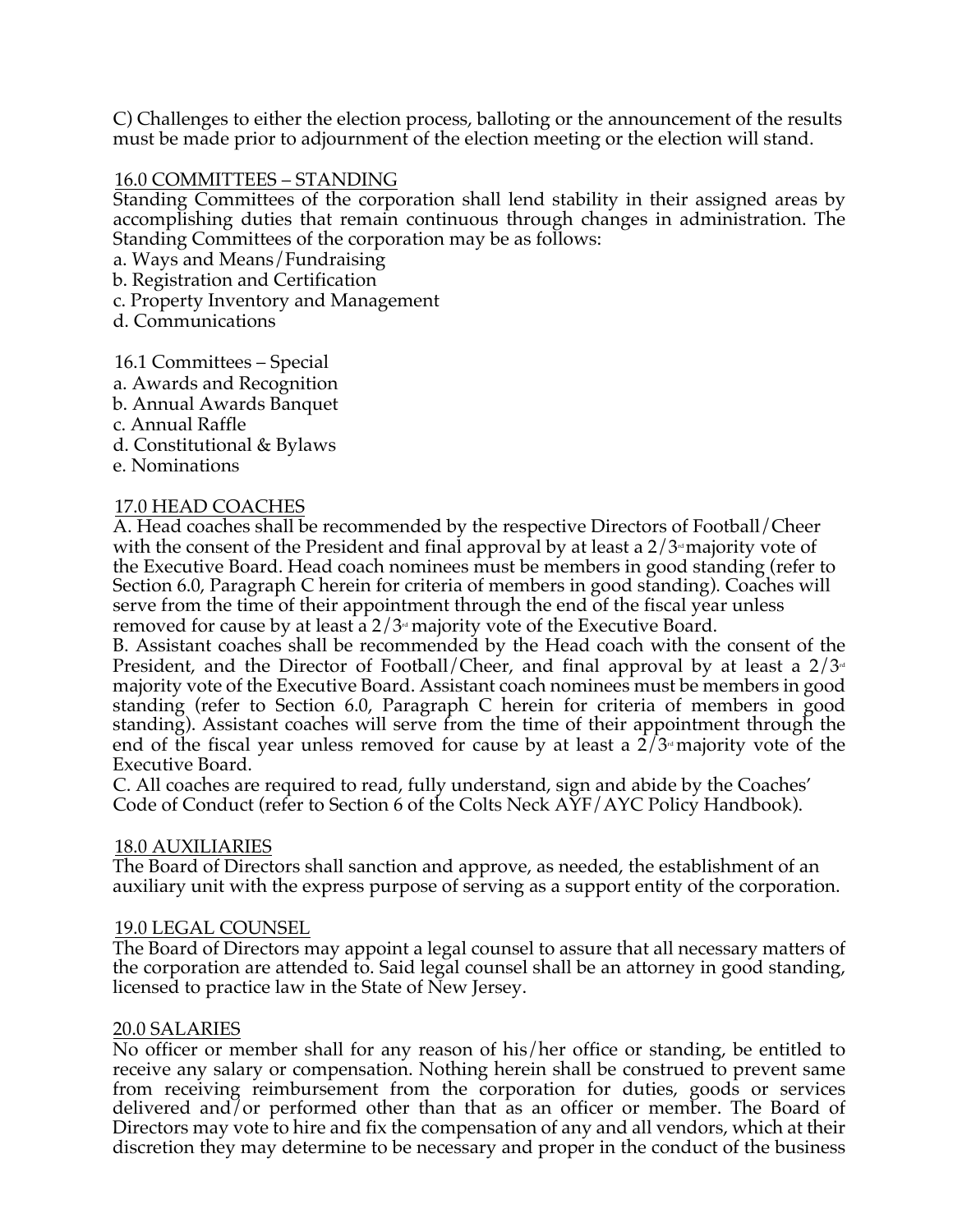# of the corporation.

# 21.0 GIFT AND BEQUESTS

All moneys and properties, real or personal, received by gift or bequest shall be devoted to the purpose stipulated in any such gift or bequest but, only if such purposes are within the lawful purposes of the corporation, shall any such gift or bequest be accepted. The Board of Directors is authorized to accept and receive in the name of the corporation all such moneys and properties given for the purposes of the same in trust or otherwise as provided for in these Bylaws.

# 22.0 DISPOSITION OF FUNDS AND PROPERTY

None of the funds, assets or property of the corporation shall be divided among its Board of Directors, officers or members. In the event of the dissolution of the corporation, its assets shall be given to the Colts Neck Recreation Department.

# 23.0 PERSONAL LIABILITY

The Board of Directors of the corporation shall have no authority or power to bind the individual members at any time whether personally or to call upon them for payment of any sum of money or any assessment whatsoever, other than that sum that they may at any time personally agree in writing to pay by way of donation to the corporation for its purposes or as otherwise provided in these Bylaws. Nor shall any member of the Executive Board or Board of Directors have any personal liability and/or be subject to any claims for damages of any kind for conduct or actions taken in good faith consistent with and pursuant to these Bylaws. All persons and/or corporations extending credit to, contracting with or have claim against the corporation shall look only to the contract or claim of money that may otherwise become due or payable to them from the corporation, and the Board of Directors, officers and/or members, both present or future, shall not be personally liable.

# 24.0 ADMINISTRATIVE POLICIES

In accordance with these Bylaws, the Board of Directors shall establish Administrative Policies to assure continuity and fairness in the proper administration of its programs. Said policies must be introduced and approved by the Board of Directors by a simple majority vote. Said policies may be in writing and take effect immediately upon their approval and be available to each member for review at their request. The Colts Neck AYF/AYC Administrative Policies include, but are not limited to, The Parent Code of Conduct, The Coach Code of Conduct, Cheerleader Competition Attendance Notice and Policy, the Grievance Procedure, the Procedure of Probation, Suspension and Expulsion, the Procedure for Hearings and The Participant's Bill of Rights. These and other administrative policies are stated in the Colts Neck AYF/AYC Policy Handbook.

# 25.0 AMENDMENTS

Any amendments or changes (whether they are additions or deletions) to the Bylaws of the corporation shall be submitted by the Bylaw Committee to the Board of Directors for their approval. Any amendments or changes shall be read at two (2) consecutive meetings of the Board of Directors and voting must take place immediately after the second reading.

# 26.0 OVERRIDE

These Bylaws will stand unless amended, modified or changed by at least a  $2/3<sup>d</sup>$ majority vote of those members present at a regular meeting of the General Membership.